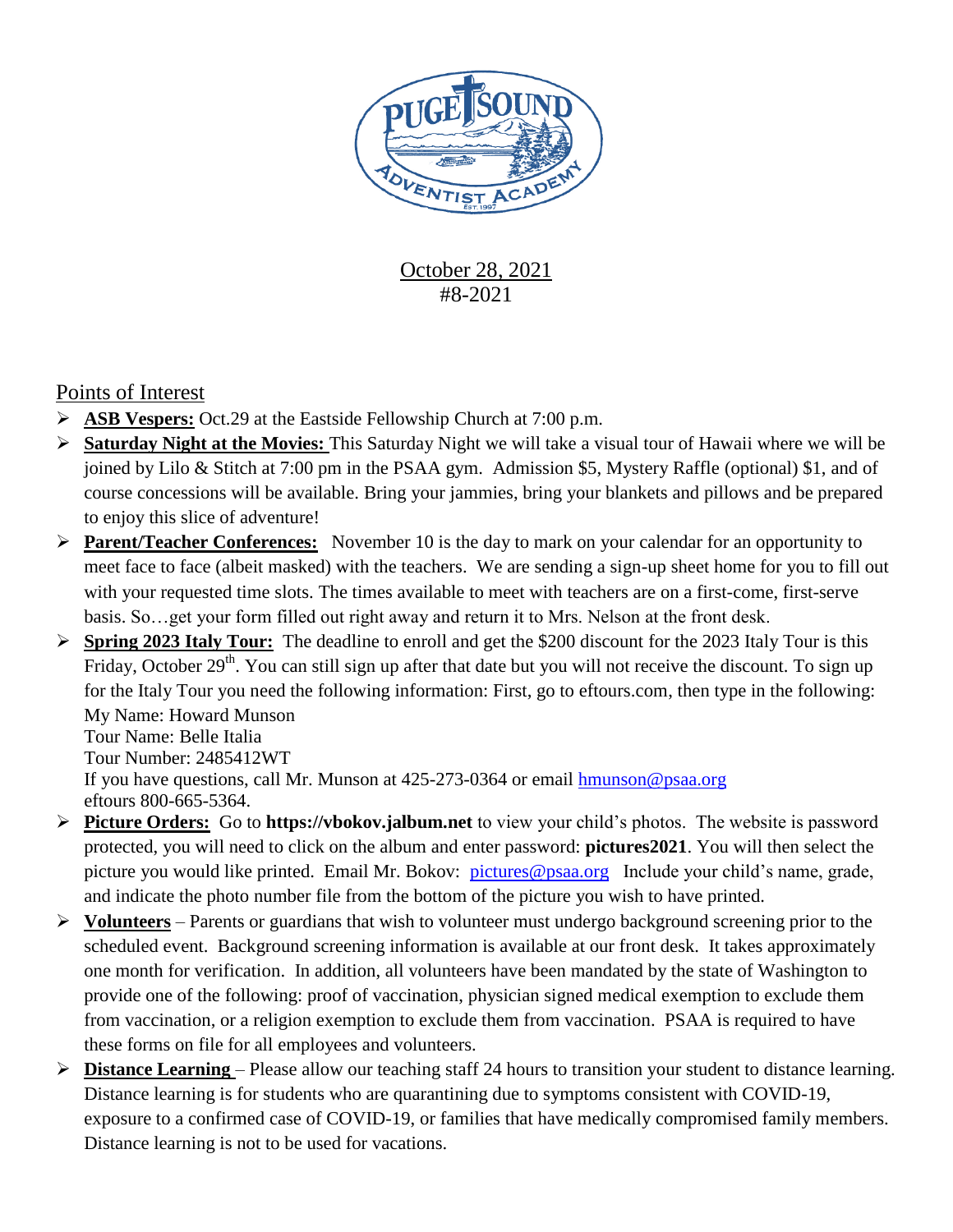**Prearranged Absence** – Please let your teacher know in advance if your student will be missing time due to family event (wedding, funeral, vacation, etc.). We ask for a 3-day advance notice. This will allow teachers to gather any work and supplies to send home to help keep your student up to date with their school work. We understand that emergencies arise and will work with families during times of crisis.

#### **Important Dates**

- Nov. 7 Daylight Savings Time (Turn those clocks back)
- Nov. 10 Parent/Teacher Conferences
- Nov. 11 Veteran's Day No School
- Nov. 12 Teacher In-service No School

**Shark Store** –We have partnered with Winners Sportswear, a local Bellevue business, to provide this great opportunity. Best of all, you can order throughout the year and pick up your items locally. Both KSDA & PSAA items are available. Once you choose the item you want you can choose if you want a KSDA, PSAA or Shark logo. Happy shopping! [https://winnerssportswear.com/product-category/shop-spiritwear/puget](https://winnerssportswear.com/product-category/shop-spiritwear/puget-sound-adventist-academy-ksda/)[sound-adventist-academy-ksda/](https://winnerssportswear.com/product-category/shop-spiritwear/puget-sound-adventist-academy-ksda/)

 **COVID/Illness Update:** We desire to keep our in-person option this school year, but understand that one exposure can immediately transition us into quarantine/distance learning. Please continue to monitor your student's health daily and keep them home if they exhibit any symptoms consistent with COVID. Also, for the health and welfare of our student body, please keep your student home if they have the common cold/flu even if they have a negative COVID test until their symptoms are resolving (improving to be able to function in a classroom). Thank you for your partnership as we endeavor to create a safe environment for your children to learn in. If you have any questions about a potential illness, please do not hesitate to reach out to us. Our front office number is [425-822-7554.](tel:425-822-7554)